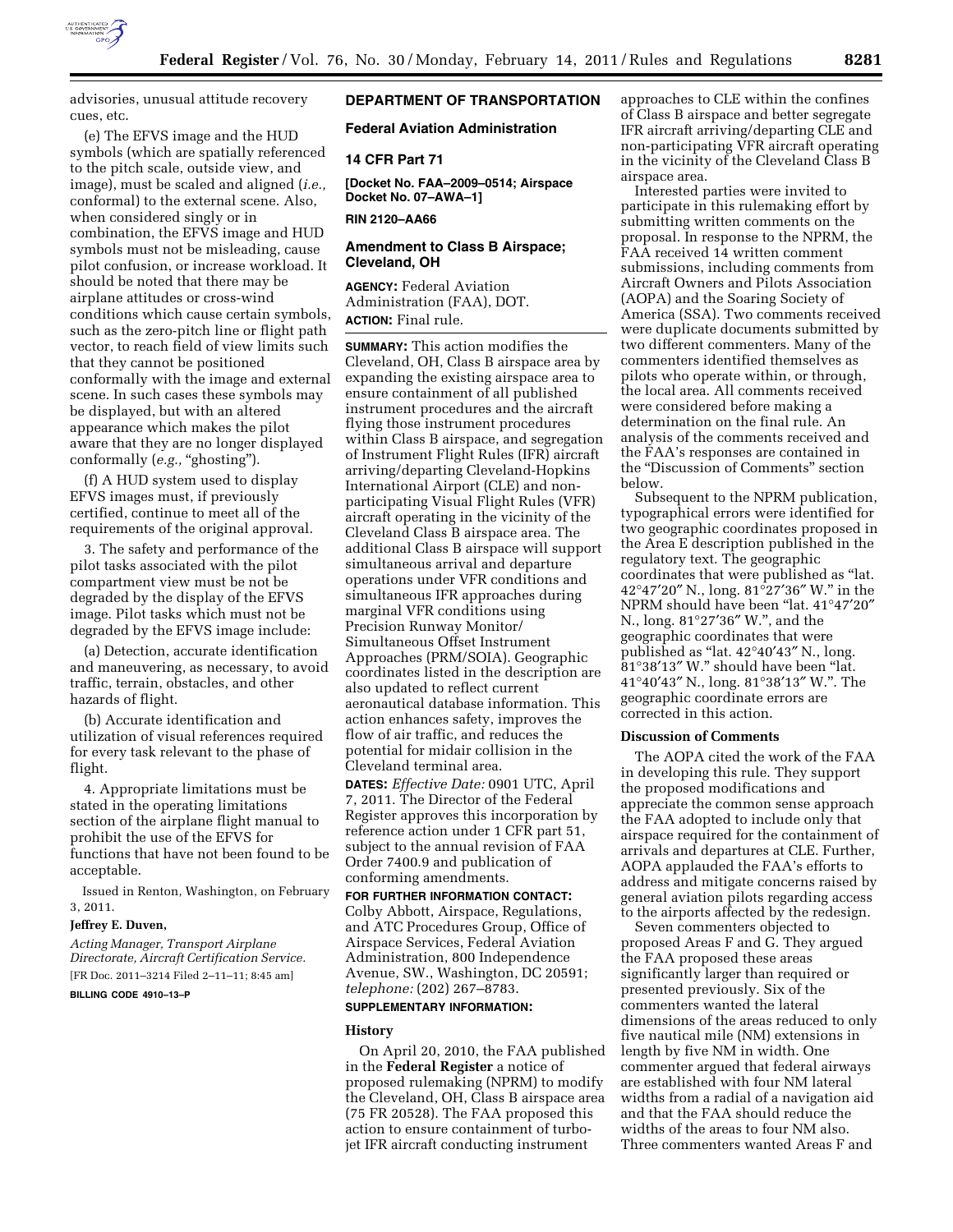G eliminated altogether if the lateral dimensions could not be reduced. And lastly, three commenters suggested the FAA define the boundaries of Areas F and G to coincide with visual landmarks to prevent inadvertent Class B airspace violations. Unless changed, the commenters believed the proposed Areas F and G would deteriorate safe flight operations beneath and in the vicinity of the Class B airspace extension.

The FAA does not agree. For clarity, the lateral dimensions of Areas F and G as proposed in the NPRM are 10 NM in length, extending from the CLE Runway 24L ILS/DME antenna (I–HPI) 20 NM arc to the I–HPI 30 NM arc. The areas are 6 NM in width, from the CLE Runway 6R localizer (I–CLE) signal extended to 6 NM north of the Runway 6L localizer (I–LIZ) signal extended for Area F and from the I–CLE signal extended to 6 NM south of the Runway 6R localizer (I–EYU) signal extended for Area G. These lateral dimensions were determined to be the absolute minimum essential to control IFR aircraft arriving from multiple arrival streams that are being sequenced in the traffic patterns for Precision Runway Monitor/ Simultaneous Offset Instrument Approaches (PRM/SOIA) procedures into CLE. The length of these areas ensures the 15 to 18 percent of IFR aircraft arrivals that currently enter, exit, and re-enter the CLE Class B airspace (as noted in the NPRM) are fully contained within Class B airspace once they enter the traffic patterns to intercept the final approach course and the PRM/SOIA procedures. During periods of moderate and heavy traffic, aircraft may be turned onto the PRM/ SOIA finals as far as 25 NM to 30 NM from CLE, as is the case today. The width of these areas ensures IFR arrival aircraft conducting PRM/SOIA are contained within Class B airspace while flying in the traffic patterns and are safely separated, in accordance with aircraft separation standards and guidance, between non-participating VFR aircraft that may be flying along the boundaries of Areas F and G and IFR aircraft flying the instrument approach procedures to Runways 6L/6R. To reduce the lateral dimensions (length or width) of the Areas F or G Class B airspace extensions would be impractical.

For the same reasons as discussed above, the FAA has determined the request to consider eliminating Areas F and G if they cannot be reduced in size is also impractical. The extensions are necessary in the interest of flight safety to contain all the instrument approach procedures and the IFR aircraft flying

those procedures at CLE within Class B airspace, as well as segregate the IFR aircraft and non-participating VFR aircraft flying in the vicinity of the CLE Class B airspace area.

The FAA acknowledges the benefits of using visual landmarks for defining airspace boundaries and does so when possible. However, there are no prominent landmarks in the areas needed to mark the lateral boundaries of Areas F and G. Using the landmarks that the commenters noted would not define the minimum airspace needed as addressed above. Since there were no visual landmarks to define the boundaries of Areas F and G, the FAA used arcs and radials from existing CLE navigation aids to define them.

Eight commenters suggested the split floor altitudes proposed for Areas F and G (5,000 feet mean sea level (MSL) and 6,000 feet MSL, respectively) would cause confusion and probably some inadvertent Class B airspace incursions. The commenters stated the split level proposed design still presented a safety infringement to the glider operations at Reader-Botsford airport (67D) and offered multiple recommendations for changing the floor altitudes to remedy their concerns. Two commenters recommended raising the floor of Areas F and G to 6,000 feet MSL and 7,000 feet MSL, respectively; two commenters recommended making both floor altitudes 6,000 feet MSL; and three commenters recommended raising the Area G floor only to 7,000 feet MSL.

The FAA does not agree and has determined it is not possible to raise the floor altitude of either area without impacting the operational efficiency of the PRM/SOIA into CLE. Again, for clarity, the vertical dimensions of Areas F and G as proposed in the NPRM are from 5,000 feet MSL to and including 8,000 feet MSL for Area F and from 6,000 feet MSL to and including 8,000 feet MSL for Area G. Initially, the Class B airspace extension to the southwest in the same airspace proposed as Areas F and G was designed as a single area with a floor altitude of 5,000 feet MSL. After receiving public input from the ad hoc committee and public comments following the informal airspace meetings recommending the configuration proposed, the subdivision and altitudes of the two areas were proposed using the minimum amount of airspace necessary to contain PRM/ SOIA procedures to Runways 6L/6R at CLE.

Aircraft flying PRM/SOIA procedures cannot be assigned the same altitude during turn-on to the final approach course; they must be assigned an altitude that differs by at least 1,000 feet

from the altitude of other aircraft conducting simultaneous approaches. Air traffic control must continue to maintain at least 1,000 feet vertical separation between aircraft flying PRM/ SOIA procedures until they reach 14 NM from CLE where the actively monitored No Transgression Zone between the approaches begins. Specifically, during an east flow at CLE, aircraft will be turned onto and established on final approach courses at 5,000 feet MSL and 7,000 feet MSL for Runway 6L, and 6,000 feet MSL and 8,000 feet MSL for Runway 6R. For both runways, air traffic controllers may be sequencing aircraft from two or more arrival streams, necessitating the use of multiple altitudes in the arrival descent areas, until lateral separation is established. Under some projected traffic scenarios, multiple altitude downwind patterns will be utilized, with aircraft "layered" by altitude and worked by separate controllers. As the boundary between Areas F and G is based on the extended Runway 6R localizer I–CLE signal, the FAA continues to believe that Class B incursions will not become an issue.

Lastly, as noted in the NPRM, the proposed Areas F and G are expected to provide the gliders operating at 67D with airspace supportive of their operations while at the same time ensuring the integrity of the CLE Class B airspace by containing all instrument procedures and the IFR aircraft flying the procedures at CLE.

Eleven commenters stated that establishing the proposed Areas F and G extension would adversely affect flight safety beneath and in the near vicinity of the extension. The safety concerns cited included compression of general aviation aircraft under the extension where gliders operate, increased potential for mid-air collisions, wake turbulence effects on gliders from heavy aircraft arrivals on approach to CLE, and increased potential for off-field landings by glider pilots as a result of the extension overhead 67D.

The FAA acknowledges that some compression will occur since nonparticipating VFR general aviation and glider aircraft have their choice of flying either above or below the Class B airspace extension or circumnavigating it further west to remain clear should they decide not to contact the Cleveland Terminal Radar Approach Control (TRACON) facility to receive Class B services. However, establishing the Class B airspace extensions is necessary, consistent with regulatory guidance, to contain all instrument procedures and the IFR turbo-jet aircraft flying the instrument approach procedures within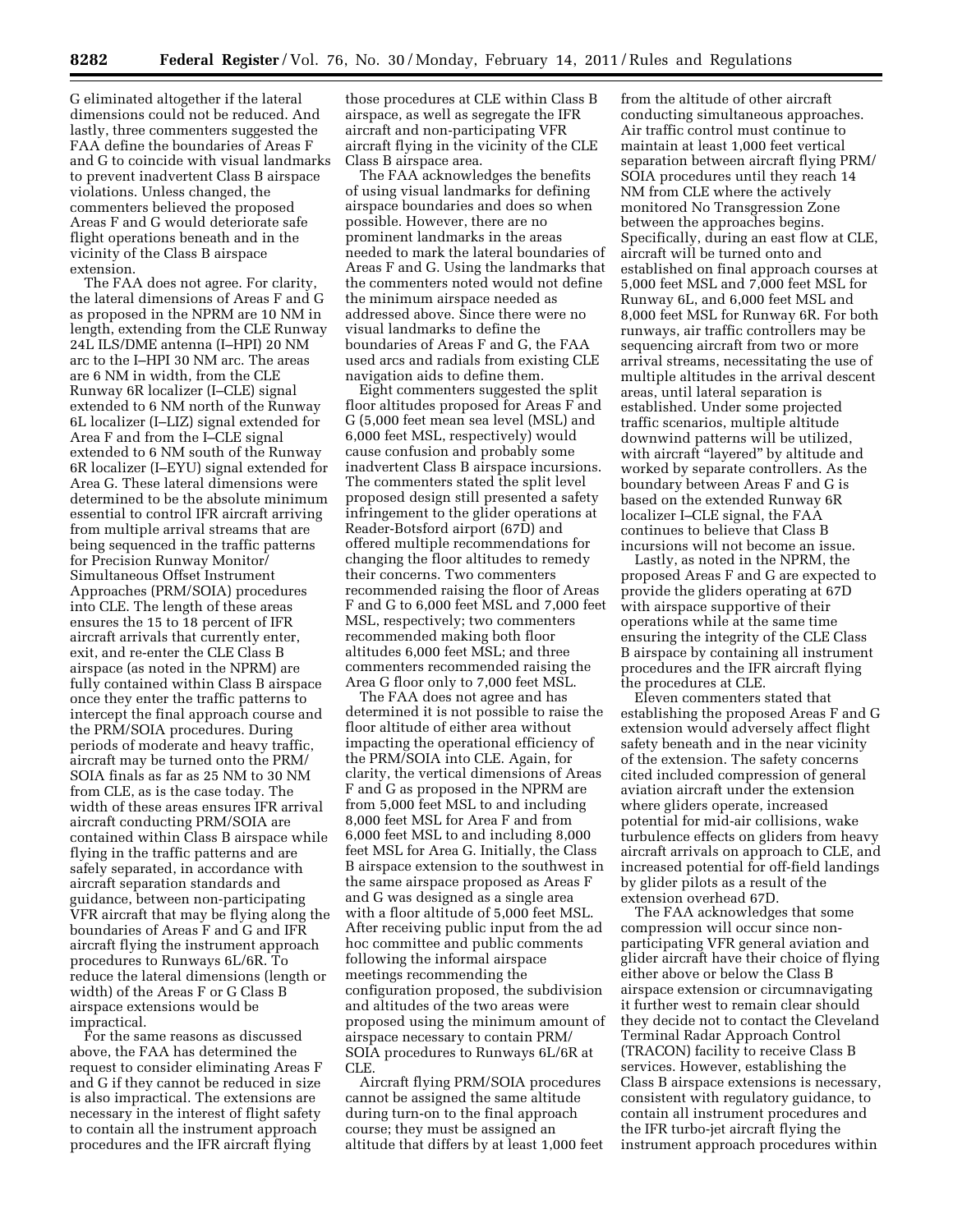Class B airspace, and to enhance flight safety to all in the CLE terminal area by segregating the large turbo-jet aircraft and the non-participating VFR aircraft operating in the vicinity of the CLE Class B airspace areas.

All aircraft operating beneath or in the vicinity of Areas F and G are expected to continue to comply with the regulatory requirements of Title 14 of the Code of Federal Regulations (14 CFR) § 91.111, titled Operating Near Other Aircraft, to avoid creating a collision hazard with other aircraft operating in the same airspace. Additionally, all aircraft operating in the same areas noted above are expected to continue complying with 14 CFR § 91.113, titled Right-of-Way Rules: Except Water Operations, to ''see and avoid'' other aircraft as well. The FAA believes that continued general aviation and glider operator compliance with established flight rules regulatory requirements, and these two regulations specifically, will overcome the mid-air collision and wake turbulence concerns raised by the commenters.

Lastly, the FAA acknowledges the concerns of the glider community with the establishment of Class B airspace overhead 67D. However, the design of the Class B airspace extension to the southwest of CLE was minimized to the absolute essential dimensions operationally practical by incorporating the recommendations made by the glider community participating on the ad hoc committee and as requested during the informal airspace meetings. Since the majority of glider operations occur to the south and west of 67D and the redesigned configuration of the Class B airspace extension overlying 67D was raised to 6,000 feet MSL, the FAA believes impacts to local area or cross-country glider flight operation at 67D will be negligible and off-field landing will not be a factor.

The FAA has considered the safety concerns cited above thoroughly and determined they do not negate the need for this action. At the present time, large turbo-jet air carrier, general aviation, and glider aircraft are flying simultaneously in the airspace proposed to become Areas F and G, due to the outdated design of the CLE Class B airspace area. The traffic compression, mid-air collisions, effects of wake turbulence on gliders, and off-field landings concerns raised by the commenters all exist today. Moving forward with the Class B airspace modifications in this action will enhance flight safety for all operators flying within, through, or near the CLE Class B airspace area.

Six commenters stated that the proposed Class B airspace Areas F and G would establish Class B airspace directly over the airspace Fun Country Soaring (FCS) currently flies in and would diminish safe glider operations. The commenters argued that FCS would be forced to consider shutting down its operation or relocating away from 67D. The commenters further suggested that the loss of FCS would create personal financial hardships and result in financial impacts for the owner of 67D and the town of Wellington, OH.

The FAA does not agree. As noted in the NPRM, the initial CLE Class B airspace extension extending to the southwest was proposed from 5,000 feet MSL to 8,000 feet MSL. During the informal airspace meeting held in Wellington, OH, a member of the glider community suggested the airspace extension be split into a north section and a south section whereby the floor of the Class B airspace overlying 67D, where the gliders operate, could be raised to 6,000 feet MSL. This would provide glider operators over 5,000 feet of airspace to maneuver and minimize impacts to glider operations at 67D. Almost half of the comments received following the informal airspace meetings endorsed this recommendation, including the comments received from the Village of Wellington, OH, Administrator. The FAA adopted this suggestion and created Area F and Area G as proposed in the NPRM. Again, since most glider operations occur to the south and west of 67D, the Areas F and G proposed in the NPRM are expected to enable glider operations to continue with negligible impact to local area or cross-country flights. As such, the FCS operation at 67D is not expected to shut down or relocate and the financial impacts to the FCS members, owner of 67D, and town of Wellington, OH, that were alluded to by the commenters responding to the NPRM, would be averted.

Seven commenters questioned the need for the proposed CLE Class B modifications in light of the United and Continental airlines merger. They suggested that the merger would include considerable consolidation and reduction of routes resulting in a lower traffic volume at CLE; making the Class B airspace expansion unnecessary. In addition, one commenter stated further that if the proposed Class B airspace extension areas were being used by air carriers currently, then they did not see the requirement to legislate the exclusion of general aviation flyers by initiating this rulemaking action. In essence they were, arguing this rulemaking action was not needed.

The FAA does not agree. The FAA is taking action to modify the current Class B airspace area to contain all instrument procedures at CLE and the aircraft flying those instrument procedures to and from CLE within Class B airspace, consistent with FAA directives, based on the instrument approach and departure procedures in place today. This action overcomes IFR aircraft entering, exiting, and reentering the CLE Class B airspace area while flying published instrument approach procedures and the associated traffic patterns during arrival. Additionally, this action further enhance flight safety by segregating IFR aircraft flying instrument procedures into CLE and VFR aircraft operating in the vicinity of the CLE Class B airspace. The Class B airspace modifications in this rule represent the minimum airspace needed to reasonably accommodate the current operations, fleet mix, and existing flight tracks at CLE.

AOPA recommended the FAA consider raising the portion of Area B north of the shoreline over Lake Erie from the existing 1,900 feet MSL to 3,000 feet MSL. A second commenter also requested the FAA lift the existing 1,900 feet MSL and 3,000 feet MSL Class B airspace floors over Lake Erie (Areas B and C, respectively), but did not indicate an alternative altitude. Both commenters stated that an alternative to raising the Class B floor altitudes over Lake Erie could be the addition of a VFR flyway. The second commenter also requested the FAA establish a VFR flyway between the eastern Cleveland suburban airports, Cuyahoga County Airport and Burke Lakefront Airport, and the greater Columbus and Cincinnati airports.

The FAA has determined it is not possible to raise the floor altitudes for the CLE Class B airspace areas over Lake Erie, as requested. No modifications were proposed for these areas as the existing airspace structure was deemed sufficient to continue supporting and protecting IFR aircraft departing Runways 6L/6R and VFR aircraft flying along the Lake Erie shoreline. Although the commenters cited safety reasons as the basis for their recommendation and request, there are no known safety issues for that airspace today. The FAA recognizes that raising the CLE Class B Areas B and C airspace floors over Lake Erie would provide VFR pilots additional transit altitudes and airspace over Lake Erie to operate east and west along the shoreline north of Cleveland. However, the Class B airspace in Areas B and C protects the IFR aircraft departing Runways 6L/6R climbing and turning left over Lake Erie to transition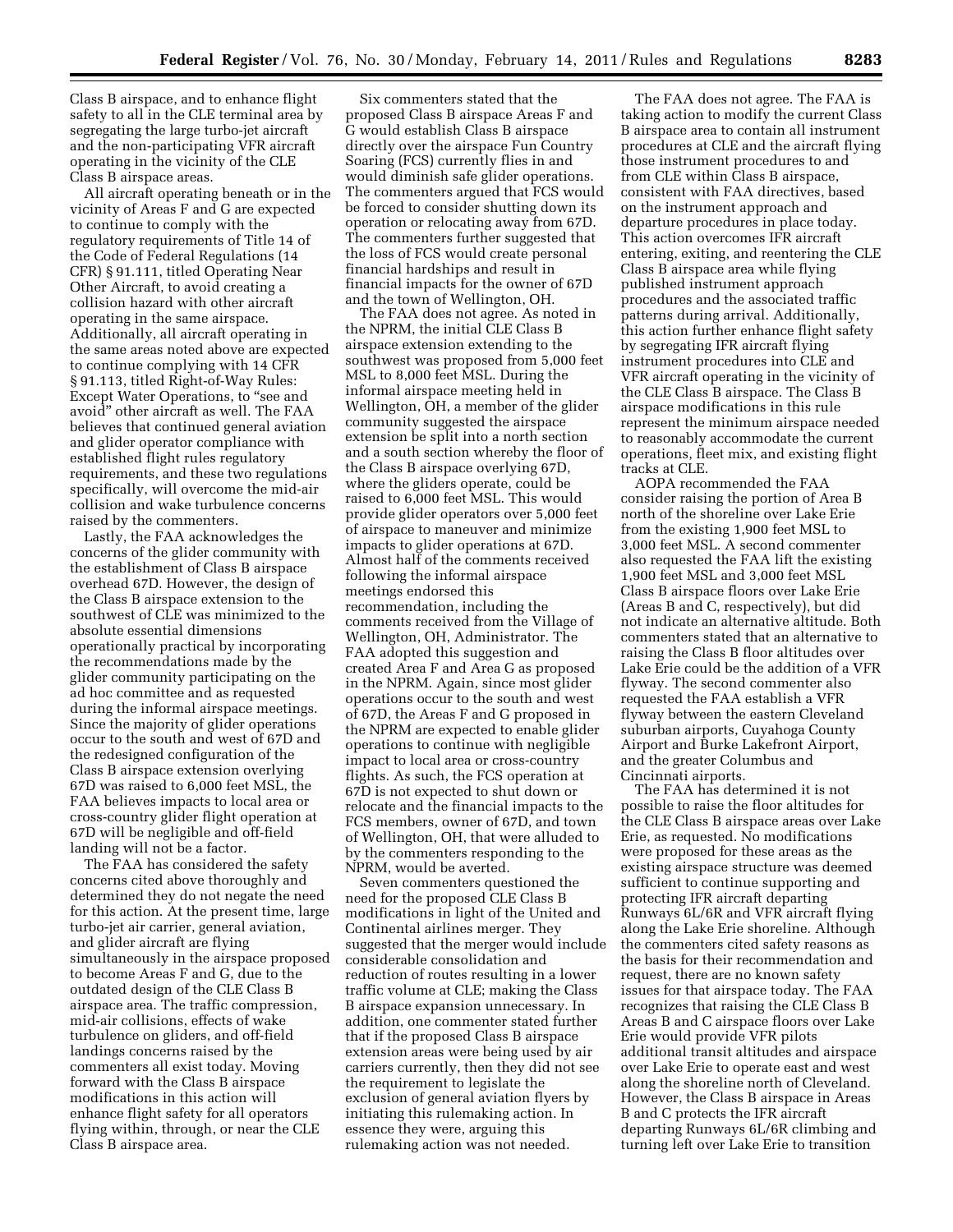to westbound routings and the VFR aircraft flying in the vicinity of those Class B airspace areas from the IFR departures. Additionally, establishing VFR flyways is not a regulatory action and falls outside the scope of this rule. As such, the commenters' VFR flyway recommendations are being provided to the Cleveland TRACON facility for their consideration as appropriate, and are not addressed further in this action.

One commenter questioned the adequacy of the air traffic controller and radar resources to safely control and separate the aircraft operating in the vicinity of the proposed Class B airspace Areas E, F, and G. The commenter was specifically concerned that establishing the new Class B airspace extensions without additional resources would increase the number of near mid-air collisions occurring in the airspace below the extensions due to increasing numbers of high performance aircraft skirting beneath the proposed Class B airspace extensions and impacting those aircraft already flying there.

The FAA does not agree. Staffing and equipment resources are already in place and adequate to support the CLE Class B modifications and provide all Class B services without impacting safety or efficiency. The FAA does not expect either to be an issue for CLE. No air traffic control facility airspace sector changes will be required to handle the Class B airspace modifications; hence, the existing number of air traffic controllers assigned is sufficient. Additionally, since there are no changes to the current traffic flows associated with this Class B modification action, the existing radar sites, radar displays, navigation aids and communication equipment is also sufficient. However, should circumstances arise that indicate a need for additional air traffic controller or radar resources, action will be taken to obtain them.

Three commenters stated that the geographic coordinates [latitude/ longitude] defining Areas F and G did not coincide with the text of the NPRM and needed to be redefined consistent with the dimensions briefed at the informal airspace meetings. Two of these commenters further noted that the southern boundary of Area G was not parallel with the Runway 6R centerline extended as proof the coordinates were in error.

The FAA does not agree. The coordinates published in the NPRM regulatory text for defining Areas F and G were validated with the FAA's Aeronautical Navigation Procedures Group and found to be correct and consistent with the text published in the NPRM. The FAA acknowledges that

Areas F and G proposed in the NPRM differ from what was presented during the informal airspace meetings. However, the proposed Areas F and G airspace published in the NPRM is the minimum necessary to reasonably contain IFR arrival aircraft flying PRM/ SOIA procedures to runways 6L and 6R, and the geographic coordinates published accurately reflect these areas. With respect to the comments about the southern boundary of Area G, the commenters are correct that the boundary is not parallel to the runway 6R centerline extended. The northern and southern boundaries of the Area G are defined from different navigation aids. The northern boundary is defined by the Runway 6R localizer (I–CLE) signal extended, and the southern boundary is defined 6 miles south and parallel to the Runway 6R localizer (I– EYU) signal extended. This accounts for the fact that the southern boundary of Area G is offset by 3 degrees and is not parallel to the northern boundary.

One commenter requested the FAA consider opening a ''Window'' into the proposed Areas F and G to make that airspace available to glider pilots when CLE is landing on Runways 24L and 24R. The commenter based their request on what they noted as the FAA's practice of opening Windows into Class A airspace for glider operations under mountain wave conditions in Western States.

Air traffic control has the authority to authorize, on a case by case basis, certain operations within Class B airspace pursuant to the regulatory requirements of 14 CFR part 91.131, Operations in Class B Airspace. Establishing operational procedures is not a regulatory action. As such, this commenter's request for operational procedures is being provided to the Cleveland TRACON for further consideration as appropriate.

One commenter recommended that a steeper descent profile from the existing 3 degree glide slopes at CLE be used so as to enhance air carrier safety. The SSA was concerned that poor weather descents, with reduced aircraft performance in landing configurations, could result in air carrier crashes not being contained within airfield boundaries, risking the public and others.

The FAA does not agree. Aircraft accidents and crash sites are influenced by many factors, i.e. nature of the emergency, altitude, airspeed, weight, phase of flight, distance from an airport, terrain, etc. Establishing steeper instrument approach descent profiles does not necessarily equate to a safer approach into an airport or less risk to

the public. Additionally, glide slope angles above 3.1 degrees would result in the loss of approach minimums for category D and E aircraft. A 3 degree glide slope angle is the standard for safety, and increasing the angle of the glide slope is outside the scope of this airspace rule.

Two commenters noted the dimensions of the airspace modifications [presumably Areas F and G] proposed in the NPRM were different from what the ad hoc committee discussed. One of the commenters went on to question whether the FAA had published the airspace extension descriptions in the NPRM with errors, while the other asserted that the passage of time since the ad hoc committee meeting in 2008 had diminished the public's awareness and participation in this proposed rulemaking. In addition, five commenters argued that the airspace modifications proposed in the NPRM did not reflect the correct dimensions the users agreed would be a workable revision. Two of these commenters further argued they did not think it was proper or legal for the FAA to force what they consider to be unacceptable, unsafe restrictions on pilots and air traffic by publishing incorrect information without reengaging the public forum.

The FAA acknowledges that the dimensions of the Class B airspace proposed in the NPRM are different from the initial airspace configuration dimensions discussed by the ad hoc committee. However, the FAA does not agree that the NPRM was published with errors in the proposed airspace extension descriptions, or that the public's awareness and participation in the rulemaking process has been diminished. An ad hoc committee was formed to solicit local input on an initial proposal and met in 2008 to develop recommendations to the FAA regarding the proposed design of the Class B airspace. The committee did not reach consensus on an airspace design, but did recommend a variety of alternatives for the FAA to consider. In addition, as announced in the **Federal Register** (73 FR 40446) on July 14, 2008, the FAA held Informal Airspace Meetings in the CLE local area on September 16 and September 17, 2008, to inform users of the planned airspace changes and to gather facts and information relevant to the proposed airspace action. A comment period followed these informal airspace meetings to solicit comments or recommendations on the proposal from the public. Finally, the NPRM was published in the **Federal Register** (75 FR 20528) on April 20, 2010, to again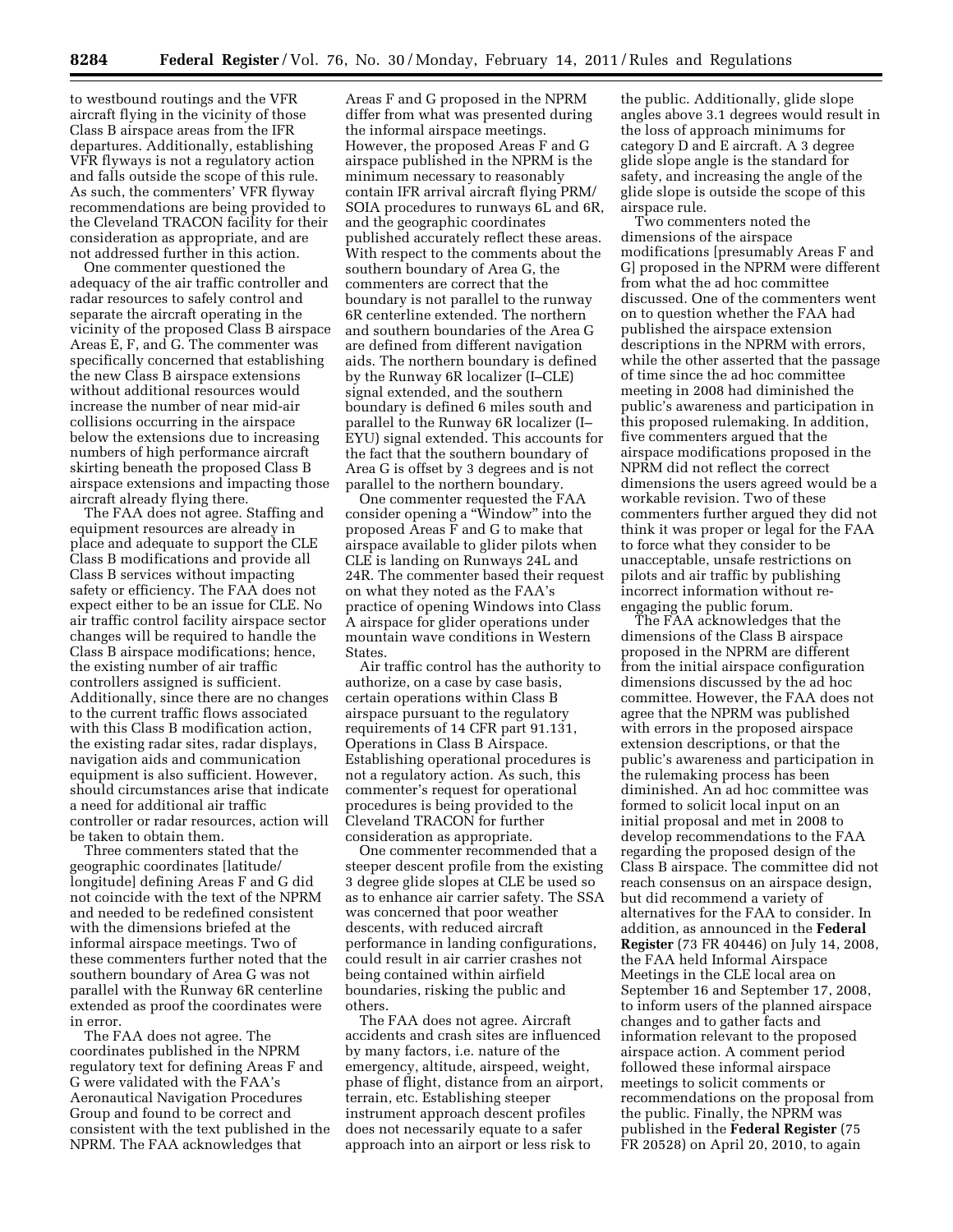inform users of the proposed airspace changes and provide a 60 day period for users to submit comments or recommendations on the proposal. All comments received were considered prior to the FAA's determination in this final rule action.

The development of the CLE Class B airspace modification was a dynamic, iterative process of informing the public of the proposed airspace action, receiving comments and recommendations from the public, and considering the operational requirements in concert with public comments and recommendations received. The comments and recommendations received from the ad hoc committee were considered by the FAA in developing the proposed airspace action presented at the informal airspace meetings, and the public's comments and recommendations received following the informal airspace meetings were considered in the development of the proposed airspace action presented in the NPRM. As such, the proposed Class B airspace extension (Areas F and G) descriptions in the NPRM were not published with errors and the public's awareness and participation in this rulemaking action has not been diminished with the passage of time.

One commenter questioned the total operations figure of 550,171 for CLE in 2008 that was cited in the **Federal Register** (75 FR 20528) notice. The commenter stated he was unable to find any traffic numbers near the figure presented, but did find a 200,268 total operations statistic for 2009 provided by the Hopkins International Airport website, as well as a Department of Transportation statistic that showed 104,823 total departures for CLE in 2008. The commenter further questioned that with actual traffic numbers less than half of the volume cited in the NPRM summary was the proposed change to the airspace really justified?

The FAA source for the 550,171 total operations for CLE in 2008 cited in the background section of the NPRM comes from the Air Traffic Activity Data Systems (ATADS). The FAA's ATADS contains the official National Airspace System (NAS) air traffic operations data available for public release. The total operations figure cited in the NPRM is in fact the total terminal operations for CLE; which is the sum of the tower operations (240,340) and the TRACON operations (309,831) using the Cleveland Class B airspace area. The total operations figure the commenter cited from the Hopkins International Airport website is the total airport

operations; which reflect the IFR and VFR arrivals, departures, and local operations at the airport only. It does not account for any overflight operations flying in the vicinity of CLE that contribute to the traffic density or operational complexity.

As noted in the NPRM, the procedural requirements for using PRM/SOIA to establish aircraft on final at least 15 miles from CLE result in aircraft exceeding the lateral boundaries of the current Class B airspace by up to 10 miles during moderate levels of air traffic. Based on the total terminal operations figures above and the existing IFR traffic flows in the vicinity of CLE, the FAA has determined the proposed Class B airspace area modifications are justified and necessary. The Class B airspace extensions will enhance flight safety by containing all instrument procedures and the aircraft flying the instrument approach procedures within Class B airspace and ensuring the segregation of IFR aircraft arriving/departing CLE and VFR general aviation and glider aircraft operating in the vicinity of the Cleveland Class B airspace area.

### **The Rule**

The FAA is amending 14 CFR part 71 to modify the Cleveland, OH, Class B airspace area. This action (depicted on the attached chart) administratively corrects one area within the existing Cleveland Class B airspace area and establishes two airspace extensions (the first, Area E, to the northeast, and the second, defined by Areas F and G, to the southwest) in order to provide additional airspace needed to contain IFR aircraft conducting instrument approach operations within Class B airspace once they have entered it and to better segregate the IFR aircraft arriving/departing CLE and the nonparticipating VFR aircraft operating in the vicinity of the Cleveland Class B airspace area. The modifications to the Cleveland Class B airspace area are discussed below.

Areas A, C, and D. Areas A, C, and D are unchanged by this action.

Area B. The FAA is correcting the legal description for Area B by removing the portion that excludes the airspace within a 2-mile radius of Burke Lakefront Airport. The Class B airspace within Area B does not overlap the airspace contained within a 2-mile radius of the Burke Lakefront Airport. Therefore, the Area B exclusion language addressing the airspace within a 2-mile radius of Burke Lakefront Airport is unnecessary.

Area E. Area E is established to the northeast of CLE. This modification

extends from the existing Area D boundary defined by the 20-mile arc of I–HPI to the 30-mile arc of I–HPI. The northern boundary of this area is 6 miles north and parallel to the Runway 24R localizer (I–PVY) signal extended, and the southern boundary is 6 miles south and parallel to the Runway 24L localizer (I–FVZ) signal extended. This new area is established with the floor extending upward from 5,000 feet MSL to and including 8,000 feet MSL, overlying the Willoughby Lost Nation Airport in Willoughby, OH. The effect of this new area ensures IFR aircraft flying instrument approaches to runways 24L and 24R are contained within Class B airspace throughout the approach, segregates IFR aircraft arriving CLE and non-participating VFR aircraft operating in the vicinity of the Cleveland Class B airspace area, and provides airspace below and above this area for nonparticipating VFR aircraft operations outside of Class B airspace.

Area F. Area F is established to the southwest of CLE. This modification extends from the existing Area D boundary defined by the 20-mile arc of I–HPI to the 30-mile arc of I–HPI. The northern boundary is 6 miles north and parallel to the Runway 6L localizer (I– LIZ) signal extended, and the southern boundary is defined by the Runway 6R localizer (I–CLE) signal extended. This new area is established with the floor extending upward from 5,000 feet MSL to and including 8,000 feet MSL, overlying to the north and west of Wellington, OH. Similar to the effect of Area E, this new area [with Area G described below] ensures IFR aircraft flying instrument approaches to runways 6L and 6R are contained within Class B airspace throughout the approach, segregates IFR aircraft arriving CLE and non-participating VFR aircraft operating in the vicinity of the Cleveland Class B airspace area, and provides airspace below and above this area for VFR aircraft operations outside of Class B airspace.

Area G. Area G is established to the southwest of CLE also. This modification extends from the existing Area D boundary defined by the 20-mile arc of I–HPI to the 30-mile arc of I–HPI. The northern boundary is defined by the Runway 6R localizer (I–CLE) signal extended, and the southern boundary is defined 6 miles south and parallel to the Runway 6R localizer (I–EYU) signal extended. This new area is established with the floor extending upward from 6,000 feet MSL to and including 8,000 feet MSL, overlying the Reader-Botsford Airport in Wellington, OH. Similar to the effect of Areas E and F, this new area (with Area F described above) ensures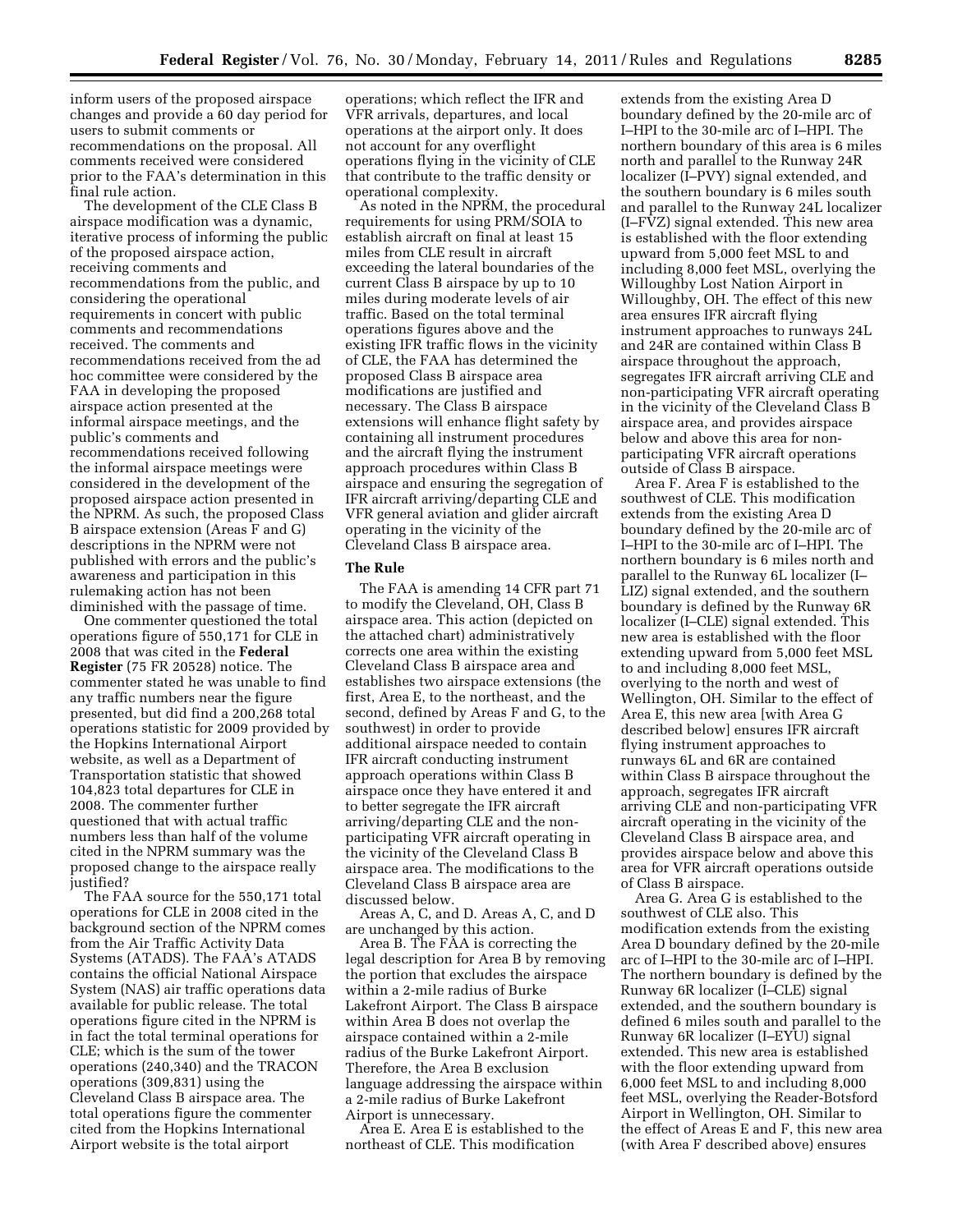IFR aircraft flying instrument approaches to runways 6L and 6R are contained within Class B airspace throughout the approach, segregates IFR aircraft arriving CLE and nonparticipating VFR aircraft operating in the vicinity of the Cleveland Class B airspace area, and provides airspace below and above this area for VFR aircraft operations outside of Class B airspace.

Additionally, this action updates the CLE airport reference point and the CLE Runway 24L ILS/DME antenna (I–HPI) geographic coordinates listed in the airspace designation of the Cleveland Class B airspace area to reflect current NAS aeronautical data.

## **Environmental Review**

The FAA has determined that this action qualifies for categorical exclusion under the National Environmental Policy Act in accordance with FAA Order 1050.1E, ''Environmental Impacts: Policies and Procedures," paragraph 311a. This airspace action is not expected to cause any potentially significant environmental impacts, and no extraordinary circumstances exist that warrant preparation of an environmental assessment.

#### **Paperwork Reduction Act**

The Paperwork Reduction Act of 1995 (44 U.S.C. 3507(d)) requires that the FAA consider the impact of paperwork and other information collection burdens imposed on the public. We have determined that there is no new information collection requirement associated with this final rule.

### **Regulatory Evaluation Summary**

Changes to Federal regulations must undergo several economic analyses. First, Executive Order 12866 directs that each Federal agency shall propose or adopt a regulation only upon a reasoned determination that the benefits of the intended regulation justify its costs. Second, the Regulatory Flexibility Act of 1980 (Pub. L. 96–354) requires agencies to analyze the economic impact of regulatory changes on small entities. Third, the Trade Agreements Act (Pub. L. 96–39) prohibits agencies from setting standards that create unnecessary obstacles to the foreign commerce of the United States. In developing U.S. standards, the Trade Act requires agencies to consider international standards and, where appropriate, that they be the basis of U.S. standards. Fourth, the Unfunded Mandates Reform Act of 1995 (Pub. L. 104–4) requires agencies to prepare a written assessment of the costs, benefits, and other effects of proposed or final

rules that include a Federal mandate likely to result in the expenditure by State, local, or tribal governments, in the aggregate, or by the private sector, of \$100 million or more annually (adjusted for inflation with base year of 1995). This portion of the preamble summarizes the FAA's analysis of the economic impacts of this final rule.

Department of Transportation Order DOT 2100.5 prescribes policies and procedures for simplification, analysis, and review of regulations. If the expected cost impact is so minimal that a proposed or final rule does not warrant a full evaluation, this order permits that a statement to that effect and the basis for it be included in the preamble if a full regulatory evaluation of the cost and benefits is not prepared. Such a determination has been made for this final rule. The reasoning for this determination follows.

This final rule enhances safety by improving the flow of air traffic, and reducing the potential for midair collision in the Cleveland terminal area. In the NPRM, we concluded that the benefits of the proposed rule exceeded any minimal cost associated with the requirements. One commenter indicated that a soaring club would be forced to consider shutting down or relocating operations as a result of the proposal. The company may decide not to relocate which would result in no additional costs. If a company changes locations, there would be relocation costs. However, as explained earlier, the final rule will continue to allow glider operations resulting in only a minimal impact.

The FAA has determined establishing these requirements are essential to ensure flight safety and efficiency of the NAS in the CLE terminal airspace. Due to the efficiency and safety benefits, and because we have incorporated the recommendations of affected individuals into the requirements, there will only be minimal economic cost with substantial positive net benefits.

The FAA has, therefore, determined that this final rule is not a "significant regulatory action'' as defined in section 3(f) of Executive Order 12866, and is not ''significant'' as defined in DOT's Regulatory Policies and Procedures.

### **Final Regulatory Flexibility Determination**

The Regulatory Flexibility Act of 1980  $(Pub. L. 96-354) (RFA)$  establishes "as a principle of regulatory issuance that agencies shall endeavor, consistent with the objectives of the rule and of applicable statutes, to fit regulatory and informational requirements to the scale of the businesses, organizations, and

governmental jurisdictions subject to regulation. To achieve this principle, agencies are required to solicit and consider flexible regulatory proposals and to explain the rationale for their actions to assure that such proposals are given serious consideration.'' The RFA covers a wide-range of small entities, including small businesses, not-forprofit organizations, and small governmental jurisdictions.

Agencies must perform a review to determine whether a rule will have a significant economic impact on a substantial number of small entities. If the agency determines that it will, the agency must prepare a regulatory flexibility analysis as described in the RFA. However, if an agency determines that a rule is not expected to have a significant economic impact on a substantial number of small entities, section 605(b) of the RFA provides that the head of the agency may so certify and a regulatory flexibility analysis is not required. The certification must include a statement providing the factual basis for this determination, and the reasoning should be clear.

Our initial determination was that the rule would not have a significant economic impact on a substantial number of small entities. One commenter indicated that a soaring club would be affected as a result of the proposal. We agree that, if a company changes locations, there would be some relocation cost. However, because we have incorporated the recommendations of affected individuals into the requirements, and we expect operations to continue, there will be minimal economic impact. As such, this final rule will not have a significant economic impact on a substantial number of small entities because the economic impact is expected to be minimal.

Therefore, the FAA Administrator certifies that this final rule will not have a significant economic impact on a substantial number of small entities.

#### **International Trade Impact Assessment**

The Trade Agreements Act of 1979 (Pub. L. 96–39), as amended by the Uruguay Round Agreements Act (Pub. L. 103–465), prohibits Federal agencies from establishing standards or engaging in related activities that create unnecessary obstacles to the foreign commerce of the United States. Pursuant to these Acts, the establishment of standards is not considered an unnecessary obstacle to the foreign commerce of the United States, so long as the standard has a legitimate domestic objective, such as the protection of safety, and does not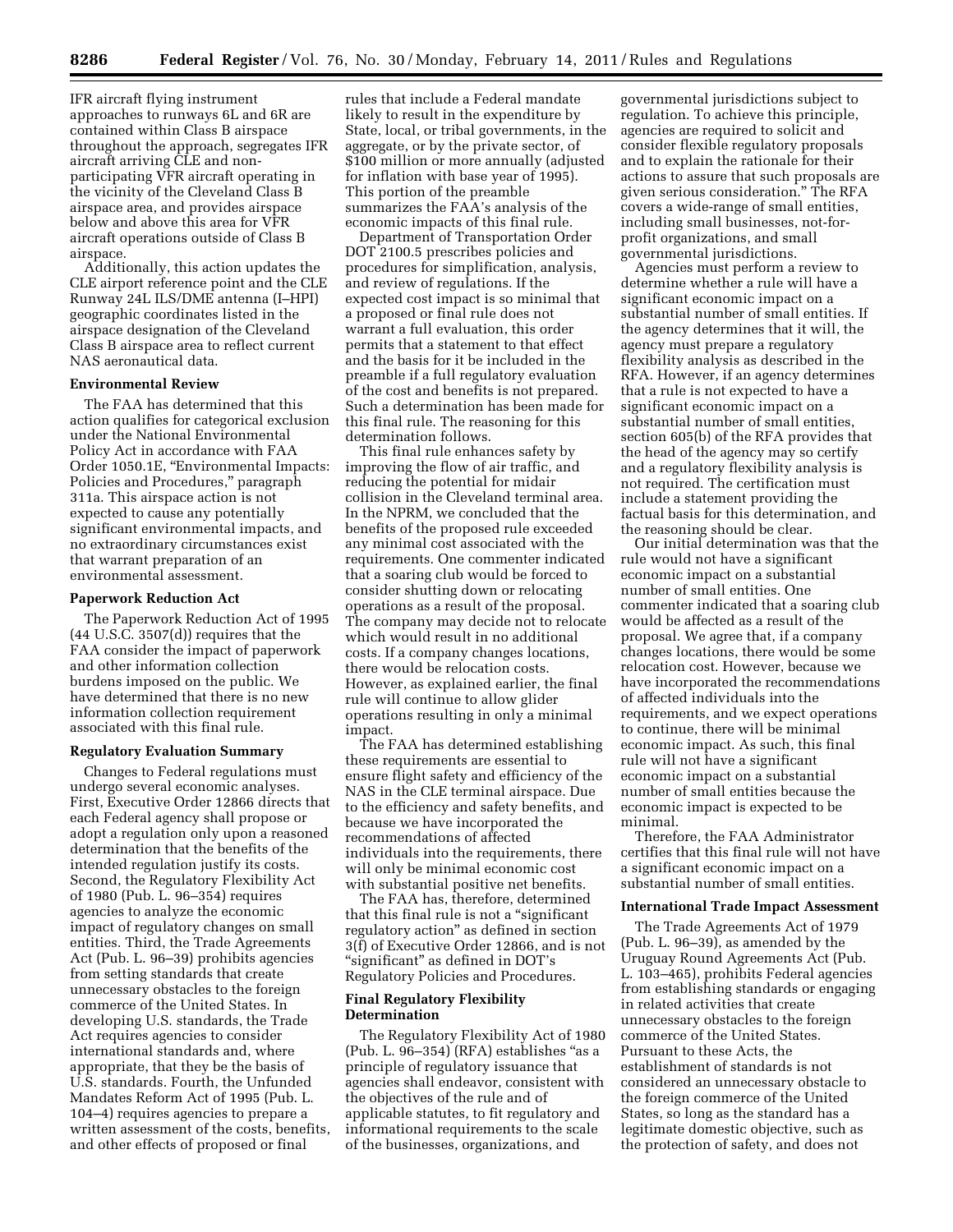operate in a manner that excludes imports that meet this objective. The statute also requires consideration of international standards and, where appropriate, that they be the basis for U.S. standards. The FAA has assessed the effect of this final rule and determined that it will enhance safety and is not considered an unnecessary obstacle to trade.

## **Unfunded Mandates Assessment**

Title II of the Unfunded Mandates Reform Act of 1995 (Pub. L. 104–4) requires each Federal agency to prepare a written statement assessing the effects of any Federal mandate in a proposed or final agency rule that may result in an expenditure of \$100 million or more (in 1995 dollars) in any one year by State, local, and tribal governments, in the aggregate, or by the private sector; such a mandate is deemed to be a ''significant regulatory action.'' The FAA currently uses an inflation-adjusted value of \$143.1 million in lieu of \$100 million. This final rule does not contain such a mandate; therefore, the requirements of Title II of the Act do not apply.

### **List of Subjects in 14 CFR Part 71**

Airspace, Incorporation by reference, Navigation (air).

### **The Amendment**

In consideration of the foregoing, the Federal Aviation Administration amends 14 CFR part 71 as follows:

### **PART 71—DESIGNATION OF CLASS A, B, C, D, AND E AIRSPACE AREAS; AIR TRAFFIC SERVICE ROUTES; AND REPORTING POINTS**

■ 1. The authority citation for part 71 continues to read as follows:

**Authority:** 49 U.S.C. 106(g), 40103, 40113, 40120; E.O. 10854, 24 FR 9565, 3 CFR, 1959– 1963 Comp., p.389.

### **§ 71.1 [Amended]**

■ 2. The incorporation by reference in 14 CFR 71.1 of the Federal Aviation Administration Order 7400.9U, Airspace Designations and Reporting Points, dated August 18, 2010, and effective September 15, 2010, is amended as follows:

*Paragraph 3000 Subpart B—Class B airspace* 

\* \* \* \* \*

### **AGL OH B Cleveland, OH [Modified]**

Cleveland-Hopkins International Airport (Primary Airport)

(Lat. 41°24′34″ N., long. 81°51′18″ W.) Cleveland-Hopkins International Airport Runway 24L ILS/DME Antenna (I–HPI)

(Lat. 41°23′44″ N., long. 81°52′18″ W.) Gilbert Airport (Pvt)

(Lat. 41°22′00″ N., long. 81°58′00″ W.)

## **Boundaries**

Area A. That airspace extending upward from the surface to and including 8,000 feet MSL within a 5-mile radius of I–HPI, excluding that airspace within a 1-mile radius of Gilbert Airport.

Area B. That airspace extending upward from 1,900 feet MSL to and including 8,000 feet MSL within an 8.5-mile radius of I–HPI, excluding Area A previously described.

Area C. That airspace extending upward from 3,000 feet MSL to and including 8,000 feet MSL within a 15-mile radius of I–HPI, excluding Areas A and B previously described.

Area D. That airspace extending upward from 4,000 feet MSL to and including 8,000 feet MSL within a 20-mile radius of I–HPI, excluding Areas A, B, and C previously described.

Area E. That airspace extending upward from 5,000 feet MSL to and including 8,000 feet MSL starting at point lat. 41°30′41″ N., long. 81°27′22″ W., then northeast to point lat. 41°37′00″ N., long. 81°16′29″ W., then northwest along the 30-mile arc of I–HPI to point lat. 41°47′20″ N., long. 81°27′36″ W., then southwest to point lat. 41°40′43″ N., long. 81°38′13″ W., then southeast along the 20-mile arc of I–HPI to the point of beginning.

Area F. That airspace extending upward from 5,000 feet MSL to and including 8,000 feet MSL starting at point lat. 41°16′17″ N., long. 82°16′56″ W., then southwest to point lat. 41°09′35″ N., long. 82°27′23″ W., then southeast along the 30-mile arc of I–HPI to point lat. 41°04′24″ N., long. 82°22′43″ W., then northeast to point lat. 41°10′52″ N., long. 82°12′37″ W., then northwest along the 20-mile arc of I–HPI to the point of beginning.

Area G. That airspace extending upward from 6,000 feet MSL to and including 8,000 feet MSL starting at point lat. 41°06′13″ N., long. 82°05′07″ W., then southwest to point lat. 40°59′08″ N., long. 82°15′03″ W., then northwest along the 30-mile arc of I–HPI to point lat. 41°04′24″ N., long. 82°22′43″ W., then northeast to point lat. 41°10′52″ N, long. 82°12′37″ W, then southeast along the 20 mile arc of I–HPI to the point of beginning. **BILLING CODE–P**